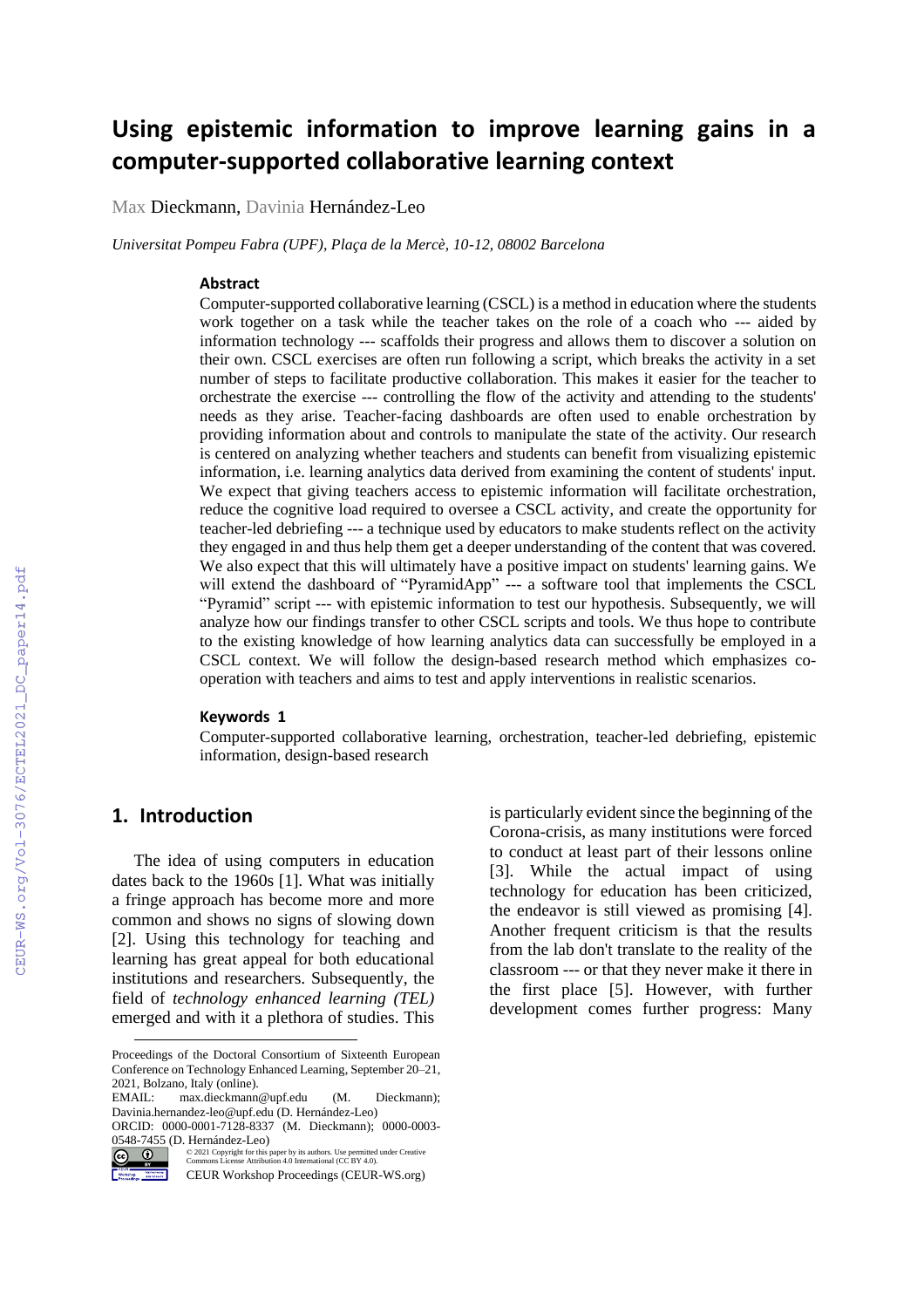researchers place an emphasis on developing and testing their interventions in realistic scenarios and are adding to the growing amount of evidence that enhancing learning through technology is not only possible, but worthwhile.

*Learning analytics* is a fast-growing area of *TEL* and is defined as "the measurement, collection, analysis and reporting of data about learners and their contexts, for purposes of understanding and optimizing learning and the environments in which it occurs" [6]. Typically, *learning analytics* data is automatically collected and processed by machines. One benefit of this approach is that large amounts of data can be handled and made use of --- potentially in real time.

Another relatively modern trend in education is collaborative learning [7]. This means that the students will work together on a task and try to find a solution, rather than being directly told how to get there. The role of the teacher becomes that of a coach, who scaffolds the students' progress rather than giving them the correct answers / techniques outright. This is also referred to as "guided participation". There are many forms of collaborative learning, but the most effective approaches seem to be those that put a focus on intrinsic incentives (e.g. the student's natural search for knowledge, competence, and stimulating communication) and frame the task in a way that emphasizes collaboration rather than competition. The positive effects of this method are most notable when looking at conceptual insights that are acquired by the students --- something that is notoriously difficult to teach. However, collaborative learning is no more successful than direct instruction when teaching formulas, procedures, or the application of an existing model.

*Computer supported collaborative learning (CSCL)* is the combination of collaborative learning and *technology enhanced learning* [2, 8, 9, 10]. It has the potential to solve some of the problems that arise when implementing a collaborative learning task and has seen a lot of activity in the last decades. Unlike in direct instruction, the teacher's attention is split among several groups, which will likely work at different paces and struggle at different times. In order to manage this demand, a *CSCL* activity will often be run following to a *CSCL* script which scaffolds [11] the students and provides a clear pattern to follow [12]. One of

the main benefits of using computer technology in a *CSCL* context is that the scripted activity can be automated, reducing organizational overhead and in many cases making it possible to implement an exercise that would not be possible otherwise. There are indications that this is beneficial to students by increasing their motivation, shaping their expectations and freeing up time to focus on the task.

While a *CSCL* script gives the task a clear structure --- with all the upsides that such a guide brings ---, technology can help make its implementation more flexible to its specific context. This is described by the notion of orchestration: The teacher needs to respond to the students' needs as they arise and adapt the exercise to the current situation [13, 14]. Computer technology can provide the teacher with data that they can use to better orchestrate the activity or gain valuable information they can use to prepare future lectures. This is often done in the form of a teacher-facing dashboard, where the teacher can control the state of the exercise. Common use cases are pausing the activity to clear up misconceptions or motivate non-participating students, skipping unnecessary waiting time when moving on to the next stage, and identifying and scaffolding struggling groups.

There have been several implementations of teacher-facing dashboards that visualize learning analytics data. Our focus will be on the visualization of epistemic information derived from analyzing the content of the students' inputs (answers, chat messages etc.). We expect that visualizing synthesized epistemic information can reduce teacher cognitive load as it drastically reduces the amount of text a teacher has to read to follow the students' progress. Additionally, we expect this to have a positive impact on orchestration by making it easier to identify when and where to intervene, as well as to facilitate teacher-led debriefing by highlighting the most relevant student contribution for further discussion.

In teacher-led debriefing lectures, students' answers are put into perspective and addressed in the light of new course content. Students are required to justify their beliefs, receive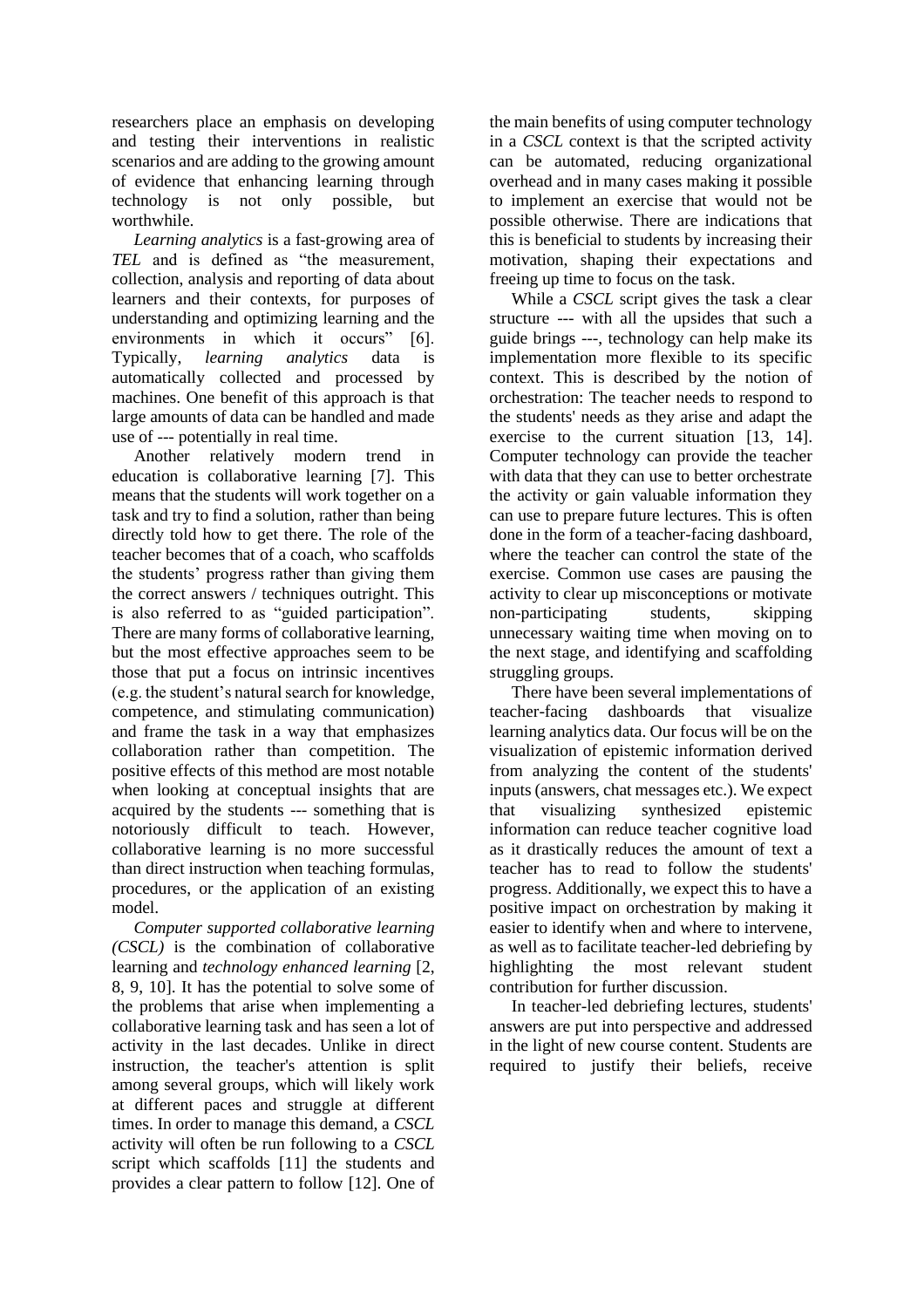| Collaborative text editor:<br>Promote advances in educational development through interactive and<br>collaborative design that considers and acknowledges the importance all<br>educational stakeholders.<br>Last updated by User13<br>Options rated in the provious stage: |      | Discuss with your peers:                                                                                                                                                                                                                                                                                                                           | Online users<br>$\bullet$                                                                                                                                                       |
|-----------------------------------------------------------------------------------------------------------------------------------------------------------------------------------------------------------------------------------------------------------------------------|------|----------------------------------------------------------------------------------------------------------------------------------------------------------------------------------------------------------------------------------------------------------------------------------------------------------------------------------------------------|---------------------------------------------------------------------------------------------------------------------------------------------------------------------------------|
|                                                                                                                                                                                                                                                                             |      | User13 Should we combine the higher rated answers?<br>User7 Yeah<br>User20 All ideas seems interesting :)<br><b>User7</b> maybe the top two<br>User10 Or we can start with one that looks best to us and<br>add from other good ones?<br>User17 Yeah the one with 4.38 and the one with 4.25<br>User20 maybe we can think of the keyterms in each? | User13<br>$\overline{\phantom{a}}$<br>User <sub>2</sub><br>$\overline{\phantom{a}}$<br>User10<br>$\overline{\phantom{a}}$<br>User4<br>$\iota$ .<br>User7<br>$\iota$ —<br>User17 |
|                                                                                                                                                                                                                                                                             |      |                                                                                                                                                                                                                                                                                                                                                    |                                                                                                                                                                                 |
| Research how teachers and students create, access, analyse,<br>present and transmit knowledge.                                                                                                                                                                              | 4.00 |                                                                                                                                                                                                                                                                                                                                                    | User20<br>$\sqrt{ }$                                                                                                                                                            |
| To push forward the relationship between technology and<br>education by studying the interaction of teachers and learners<br>with each other and with digital devices.                                                                                                      | 4.25 |                                                                                                                                                                                                                                                                                                                                                    |                                                                                                                                                                                 |
| Research, development and deployment of education-centered<br>tools and instances.                                                                                                                                                                                          | 4.00 | Write a suggestion                                                                                                                                                                                                                                                                                                                                 | c                                                                                                                                                                               |
| Promote advances in educational development through<br>interactive and collaborative design that considers and<br>acknowledges the importance all educational stakeholders.                                                                                                 | 4.38 |                                                                                                                                                                                                                                                                                                                                                    |                                                                                                                                                                                 |
| Douglasment and oughining of technology enhanced logging                                                                                                                                                                                                                    | 0.05 |                                                                                                                                                                                                                                                                                                                                                    |                                                                                                                                                                                 |

**Figure 1:** (Stage 3) Students collaborate in a group and agree on a collective answer.



**Figure 2:** Part of the dashboard of the *PyramidApp*. The dashboard provides information and controls for orchestration to the teacher.

feedback on their performance and thus get to structure their newly acquired knowledge before integrating it into a theoretical framework [13, 15]. Similar techniques have already been successfully applied in simulation-based medical education, where it is considered to be an important component of the learning experience [16, 17].

We are basing the assumptions on the impact of our intervention in part on a study similar to our own, in which content analysis data was added to a teacher-facing dashboard to support the *CSCL* activity *EthicApp* [18]. The data visualizations were derived using *natural language processing (NLP)* techniques on student data, rank ordering comments by relevance and comparing the work groups by how homogeneous their members opinions are.

Results were promising: Experts judged about 80% of the selected comments as viable, which indicates that this approach could be useful in reducing the number of comments teachers have to consider when monitoring an activity and thus reducing cognitive load.

The approach to use *NLP* technology to analyze students' artefacts and utterances for learning analytics is not without precedence and there are several techniques that seem promising [19, 20, 21]. One such technique is the analysis of text to gain a measure on the level of confusion and precision in the students' answers [22, 23]. Other studies showed the potential to investigate semantic similarity, sentiment, and point-of-view --- going as far as being able to gauge the degree of collaboration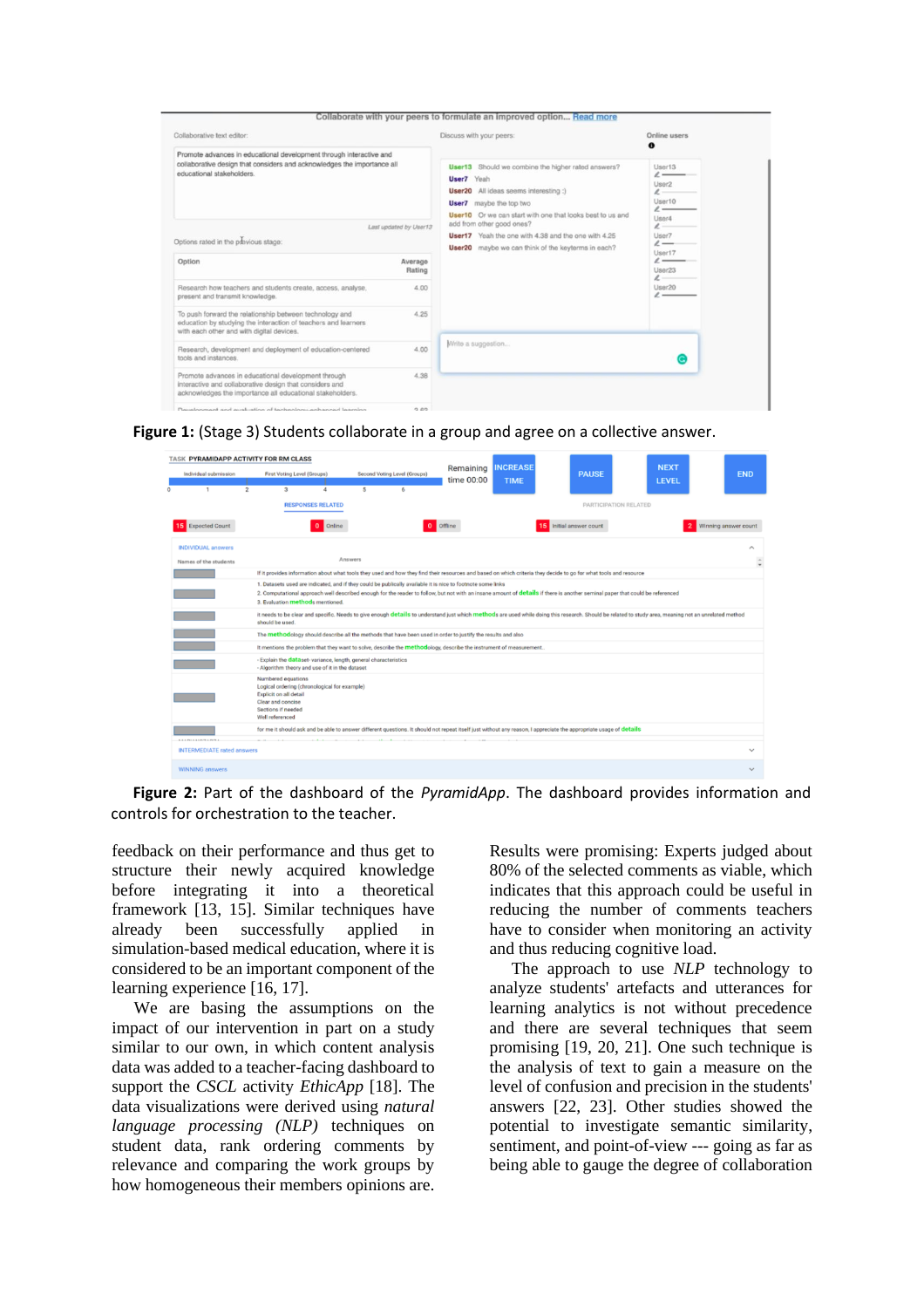within a group that is working on a *CSCL* task [21, 24, 25].

Ultimately, we expect that the effects of our intervention will extend from the teachers to the students and have a positive impact on their learning gains.

#### **2. Research context**

An example of a *CSCL* script is the "Pyramid" (sometimes referred to as "Snowball"), which is structured as follows [26]:

The teacher will initially give a task to the students, usually to answer an open question. In the first stage, the students will each individually think about and write down their answer. In the second stage, they are presented with a selection of answers from their peers and rate these answers by what they think are the most correct and complete. In the third stage, the collaboration truly begins, as the students are assigned to groups where they discuss the previously rated answers and synthesize an answer for the group. Finally, the group answers are rated by all students and thus the class agrees on one final answer. Depending on the size of the class, stages 2 and 3 will be repeated with larger and larger groups, until a final consensus is reached.

Another example of a *CSCL* script is the "Jigsaw": First, students work on their own on one of several topics. Then, expert groups get formed by grouping the students by the topic that they worked on. In these groups, the students help each other understand their topic in depth and prepare to present it to nonexperts. In the last phase, groups are formed heterogeneous by mixing students in a way that each group has at least one expert of each topic. They then take turns explaining what they are now proficient in to the non-experts until the whole group understands the entire range of topics.

*PyramidApp* is a software that implements the "Pyramid" script, making it easy to integrate it into a classroom lesson or online course [27, 28]. Figure 1 shows the group stage of a "Pyramid" script in *PyramidApp*. *PyramidApp* also comes with a teacher-facing dashboard, which provides information about the state of the activity and gives the teacher controls for orchestration (see Figure 2) [14].

We will initially focus on the "Pyramid" script and *PyramidApp*, but we are hoping to extend the research by analyzing to what extent the interventions that will be designed and evaluated are transferable to other *CSCL* scripts such as "Jigsaw" or "ArgueGraph" [29, 30].

#### **3. Research questions**

To sum up, the research questions that we want to answer are the following:

- 1. How can teacher-oriented dashboards with *learning analytics (LA)* indicators based on epistemic information facilitate teacher-led debriefing in *CSCL* scripts?
- 2. How can teacher-oriented dashboards with *LA* indicators based on epistemic information facilitate real-time orchestration in *CSCL* scripts?
- 3. Do teacher interventions informed by *LA* indicators related to epistemic information improve learning gains?

Section 1 covers the background and motivation of our questions, section 2 introduces a concrete implementation of a *CSCL* script that we will build upon to test our questions, section 4 lays out the methodology we will use to attempt to answer our questions, and section 5 concludes with describing what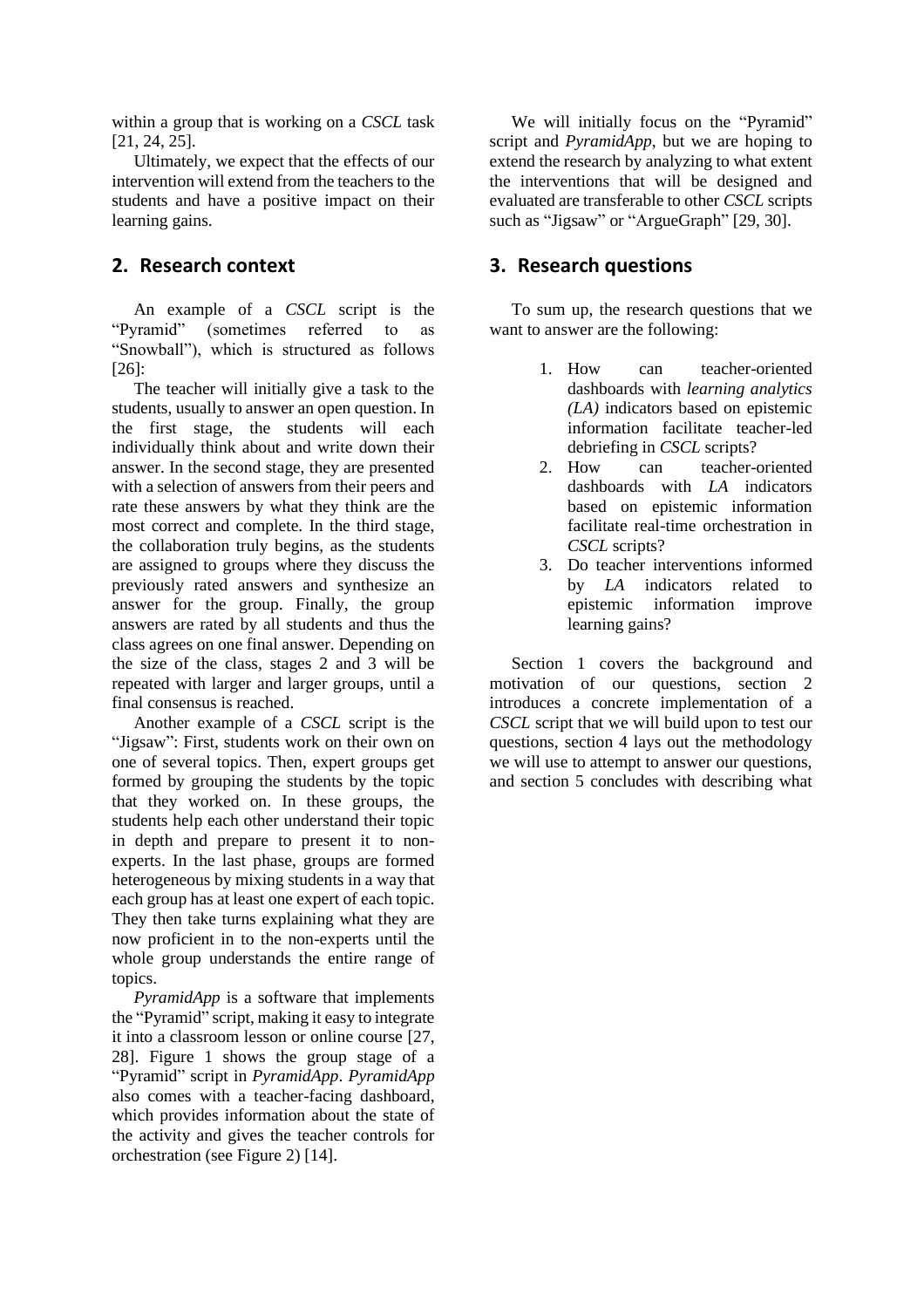

**Figure 3:** Overview of the *design-based research* method.

we expect the impact answering our questions will have.

## **4. Methodology & methods**

*Design-based research* is a paradigm that aims to bring educational research back to where it has the most impact [5, 31]. Instead of separating the laboratory and the classroom, the researchers are collaborating with all stakeholders to make the research realistic and applicable. Interventions go through several design cycles, where the initial experiment will be refined and the results integrated into the underlying theory.

We are going to explore several approaches to gather and present epistemic information in the *PyramidApp* dashboard and implement the interventions in practice. We will use existing data from previous experiments with *PyramidApp* to analyze the feasibility of the different presentation approaches and codesign prototypes in cooperation with the stakeholders.

Following the *design-based research* methodology, the project will go through several cycles. Figure 3 shows the typical phases of each cycle (taken from [32]).

### **4.1. Analysis**

In the analysis stage, we conducted a literature review and identified that providing epistemic information to the teacher during a *CSCL* activity could lead to improved orchestration and debriefing. We then gathered several ideas for possible ways in which epistemic information could be gathered (see Table 1) and integrated (see Table 2) into the *PyramidApp* dashboard. It should be mentioned

that they are not mutually exclusive and we hope to be able to implement several of them simultaneously.

Before moving to the second stage (development), we will need to identify which of these options are the most promising in terms of feasibility and impact. To achieve this, we will analyze existing *PyramidApp* data that we have access to. This data comes from previous applications of *PyramidApp* in real classroom scenarios. It consists of all inputs made in the application, both from teachers (e.g. interactions with the dashboard) and students (e.g. answers and chat messages), as well as metadata such as timestamps. Some of the students' answers have also been rated by teachers, giving us additional information that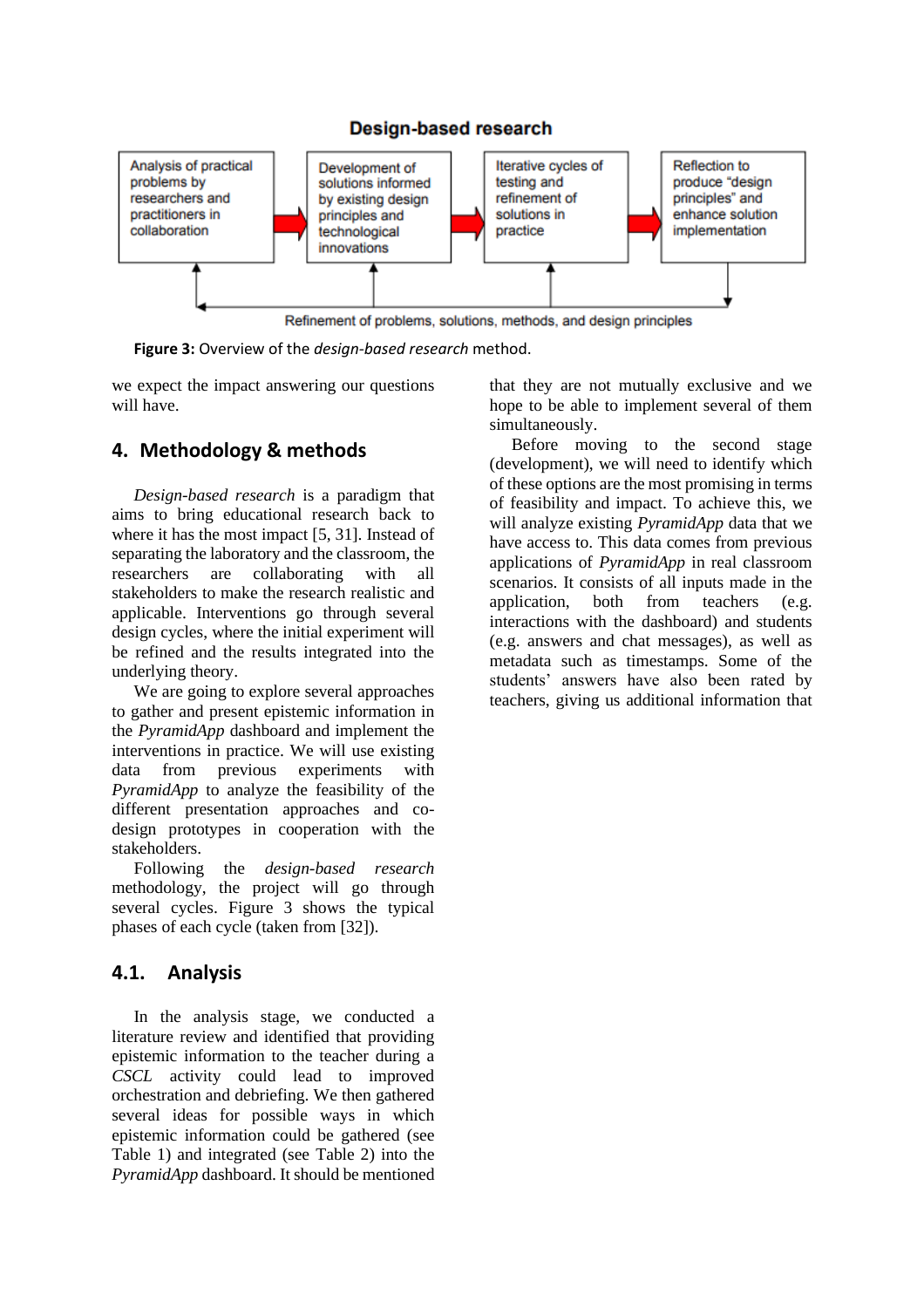| Collecting epistemic data                                                                               |                                                                                             |                                                                             |  |  |  |
|---------------------------------------------------------------------------------------------------------|---------------------------------------------------------------------------------------------|-----------------------------------------------------------------------------|--|--|--|
| Prompt the teacher to provide a<br>sample answer and use that for<br>comparison with students' answers. | Teacher rates some of the questions<br>along with the students.                             | Teachers generate keywords by<br>clicking them in the students'<br>answers. |  |  |  |
| Measure confusion and precision in<br>student's input using NLP [22, 23].                               | Compare semantic similarity of<br>students' answers and teachers'<br>answer using NLP [24]. | Conduct sentiment analysis of<br>students' input using NLP [25].            |  |  |  |

**Table 1:** Potential methods to collect epistemic data.

| Using epistemic data                                                                                             |                                                                                                                                                   |                                                                                                         |  |  |
|------------------------------------------------------------------------------------------------------------------|---------------------------------------------------------------------------------------------------------------------------------------------------|---------------------------------------------------------------------------------------------------------|--|--|
| Form groups based on epistemic<br>factors such as the answer quality and<br>participation level of the students. | Display engagement levels, <i>i.e.</i><br>whether students are discussing the<br>topic at hand.                                                   | Knowledge graph, i.e. a network<br>visualisation of connected and<br>disconnected knowledge items [33]. |  |  |
| Display the most representative<br>comments / contributions [18].                                                | Highlight the most informative words<br>in students' answers (e.g. using Term<br><b>Frequency Inverse Document Frequency</b><br>$(TF-IDF))$ [34]. |                                                                                                         |  |  |

**Table 2:** Potential methods to use epistemic data. Cell colors indicate whether the method has potential applications for orchestration (requires real-time display), teacher-led debriefing (displayed at the end of the activity) or both.

could help to automatically identify the quality of a student-submitted text. In some cases, we might also develop low-fidelity prototypes to gauge the technical feasibility of our ideas. Finally, we will create mock-up visualizations and seek feedback from teachers. This preliminary work should allow us to identify the most promising approaches and might lead us to discard or add ideas.

### **4.2. Development**

In the development stage, we will now be able to make an informed decision on which and how many of the visualizations we want to implement and will begin by creating a lowfidelity, "proof-of-concept" prototype. We will seek feedback from colleagues and teachers and improve it until we have a first version that is sophisticated enough for a realistic test.

### **4.3. Testing**

We will then enter the testing stage, where we intent to conduct multiple within-subjects experiments running a *PyramidApp* activity with and without epistemic information in a realistic classroom or *Massive Open Online Course (MOOC)* setting. This is the phase where we collect our data: we will use the

*PyramidApp* software to automatically log all inputs of both students and teachers during the activity (the data we analyzed in stage one was collected in the same way in the past). We will also need to keep track of what was displayed in the dashboard at any time, ask experts to rate the students' answers, and have teachers and students answer questionnaires. We will consider using a dual-task method to directly measure teacher cognitive load [35]. If necessary, we will fix errors, improve the software and conduct additional tests until we have preliminary results.

### **4.4. Reflection**

This data will then be analyzed in the reflection stage. We will attempt to integrate the findings into our understanding of the underlying theory and identify where things went well and where there were problems. We will reflect on the impact that our intervention had by comparing it to the activities where teachers did not have access to epistemic information. We expect to see a positive impact in the form of a measurable reduction in cognitive load, increase in the ease of orchestration, facilitation of teacher-led debriefing, and student learning gains.

When considering learning gains, it has to be kept in mind that giving a correct answer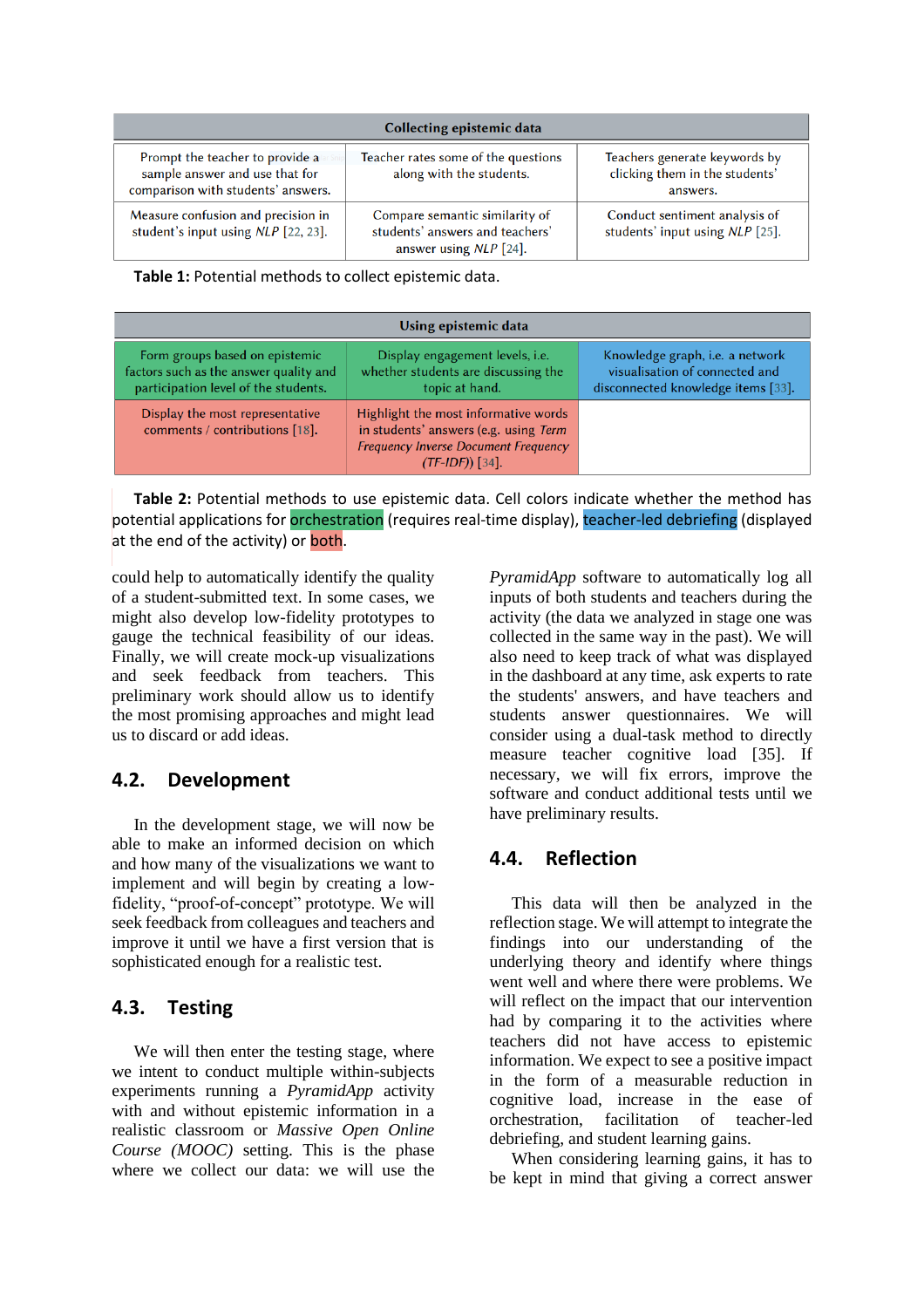

**Figure 4:** Planned first *design-based research* cycle for this project.

does not necessarily mean that one knows what they are doing, but measuring --- or even defining --- understanding is challenging [36]. We will focus on tangible expert scores for the time being, but might incorporate alternative measurements in the future.

We will then use all the insights that we've gained to begin the second *design-based research* cycle. We will ask ourselves whether the data we gather and analyzed was sufficient to confirm or deny our expectations and answer our research questions. We will consider what would be necessary to extend our results to other *CSCL* scripts. Our considerations will let us decide whether we need to run additional experiments, formulate new research questions, or further develop our epistemic data visualizations.

Figure 4 summarizes how the first *designbased research* cycle looks like for this project.

### **5. Conclusions**

Following the *design-based research* philosophy, the ultimate goal of our research is the application of the findings in real teaching situations in a way that improves learning gains and / or reduces the workload of the people involved.

Our expected contribution is the development of visualizations of *learning analytics* data based on epistemic information to reduce cognitive load, support orchestration, and facilitate debriefing of *CSCL* scripts. We expect that this will improve learning gains and we will directly implement and validate it for the "Pyramid" script as well as critically examine and discuss its value for other types of

*CSCL* scripts such as "Jigsaw" or "ArgueGraph".

The indirect influence of the research would be through the insights gained. The theory of the science of learning could be extended by getting valuable information on the effects and effectiveness of debriefing and orchestration in a *CSCL* context. Proving -- or disproving -- its impact can inform the direction of further research and lead to the development of successful interventions in the future.

It should not be forgotten that even a "negative" result would be significant, as it could suggest that a specific type of intervention is inferior and the time of educators is better spent elsewhere.

In this way, we hope to make a contribution to the further improvement of educational practice.

### **6. Acknowledgements**

Thanks to Ishari Amarasinghe for providing me with ideas for ways in which epistemic information could be gathered and integrated into the *PyramidApp* dashboard.

### **7. References**

- [1] G. Paquette, Technology-based instructional design: Evolution and major trends, Handbook of Research on Educational Communications and Technology: Fourth Edition (2014) 661– 671. doi:10.1007/978-1-4614-3185-5\_53.
- [2] H. Jeong, C. E. Hmelo-Silver, K. Jo, Ten years of computer-supported collaborative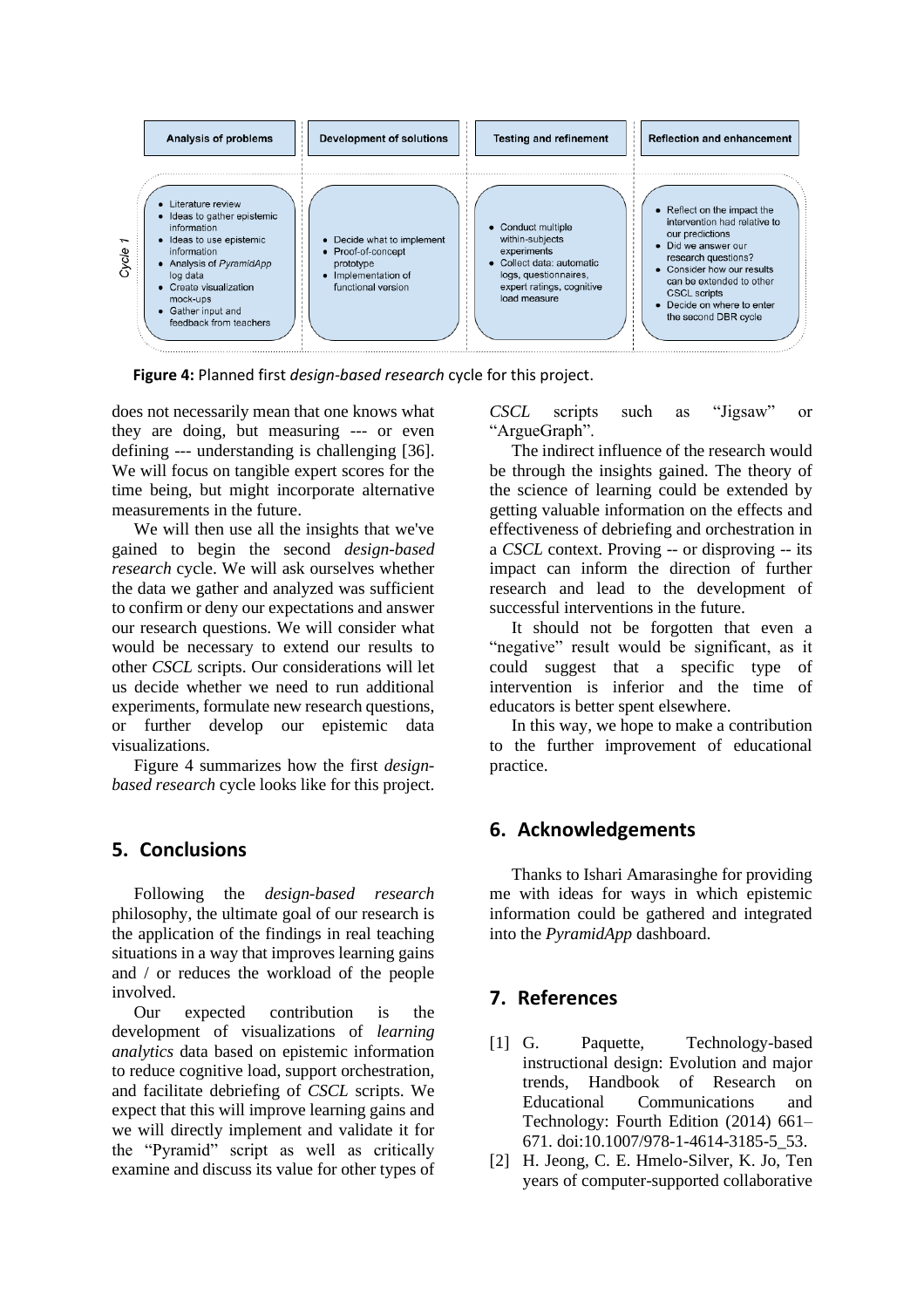learning: A meta-analysis of cscl in stem education during 2005–2014, Educational Research Review 28 (2019) 100284. doi: 10.1016/J.EDUREV.2019.100284.

- [3] T. Surma, P. A. Kirschner, Technology enhanced distance learning should not forget how learning happens, Computers in Human Behavior 110 (2020) 106390. doi: 10.1016/J.CHB.2020.106390.
- [4] A. Kirkwood, L. Price, Technologyenhanced learning and teaching in higher education: what is 'enhanced' and how do we know? a critical literature review, Learning, Media and Technology 39  $(2014)$  6–36. doi:10.1080/17439884.2013.770404.
- [5] F. Wang, M. J. Hannafin, Design-based research and technology-enhanced learning environments, Educational Technology Research and Development 2005 53:4 53 (2005) 5–23. doi: 10.1007/BF02504682.
- [6] R. Ferguson, Learning analytics: Drivers, developments and challenges, International Journal of Technology Enhanced Learning 4 (2012) 304–317. doi: 10.1504/IJTEL.2012.051816.
- [7] W. Damon, E. Phelps, Critical distinctions among three approaches to peer education, International Journal of Educational<br>Research 13 (1989) 9-19 doi: Research 13 (1989) 9–19. doi: 10.1016/0883-0355(89)90013-X.
- [8] E. Lehtinen, K. Hakkarainen, L. Lipponen, M. Rahikainen, H. Muukkonen, Computer supported collaborative learning: A review, The JHGI Giesbers reports on education 10 (1999) 1999.
- [9] P. Dillenbourg, S. Järvelä, F. Fischer, The evolution of research on computersupported collaborative learning, Technology-Enhanced Learning: Principles and Products (2009) 3–19. doi: 10.1007/978-1-4020-9827-7\_1.
- [10] G. Stahl, T. Koschmann, D. Suthers, Computersupported collaborative learning, The Cambridge Handbook of the Learning Sciences (2014) 479–500. doi: 10.1017/CBO9781139519526.029.
- [11] J. Hammond, P. Gibbons, What is scaffolding, Teachers' voices 8 (2005) 8– 16.
- [12] A. Weinberger, I. Kollar, Y. Dimitriadis, K. MäkitaloSiegl, F. Fischer, Computersupported collaboration scripts, Technology-Enhanced Learning:

Principles and Products (2009) 155–173. doi: 10.1007/978-1-4020-9827-7\_10.

- [13] P. Dillenbourg, P. Jermann, Technology for classroom orchestration, New Science of Learning: Cognition, Computers and Collaboration in Education (2010) 525– 552. doi: 10.1007/978-1-4419-5716-0\_26.
- [14] I. Amarasinghe, D. Hernandez-Leo, K. Michos, M. Vujovic, An actionable orchestration dashboard to enhance collaboration in the classroom, IEEE Transactions on Learning Technologies 13 (2020) 662–675. doi: 10.1109/TLT.2020.3028597.
- [15] P. Dillenbourg, F. Hong, The mechanics of cscl macro scripts, International Journal of ComputerSupported Collaborative Learning 2007 3:1 3 (2008) 5–23. doi: 10.1007/S11412-007-9033-1.
- [16] J. W. Rudolph, R. Simon, D. B. Raemer, W. J. Eppich, Debriefing as formative assessment: Closing performance gaps in medical education, Academic Emergency Medicine 15 (2008) 1010–1016. doi: 10.1111/J.1553-2712.2008.00248.X.
- [17] T. Levett-Jones, S. Lapkin, A systematic review of the effectiveness of simulation debriefing in health professional education, Nurse Education Today 34 (2014) e58–e63. doi: 10.1016/J.NEDT.2013.09.020.
- [18] C. Alvarez, G. Zurita, A. Carvallo, P. Ramírez, E. Bravo, N. Baloian, Automatic content analysis of student moral discourse in a collaborative learning activity, in: D. Hernández-Leo, R. Hishiyama, G. Zurita, B. Weyers, A. Nolte, H. Ogata (Eds.), Collaboration Technologies and Social Computing, Springer International Publishing, Cham, 2021, pp. 3–19. doi: 10.1007/978-3-030-85071-5\_1.
- [19] L. Albo, M. Beardsley, I. Amarasinghe, D. Hernandez-Leo, Individual versus computersupported collaborative selfexplanations: How do their writing analytics differ?, Institute of Electrical and Electronics Engineers Inc., 2020, pp. 132– 134. doi:

10.1109/ICALT49669.2020.00046.

- [20] C. P. Rose, Discourse analytics, Handbook of Learning Analytics (2017) 105–114. doi: 10.18608/HLA17.009.
- [21] D. S. McNamara, L. K. Allen, S. A. Crossley, M. Dascalu, C. A. Perret, Natural language processing and learning